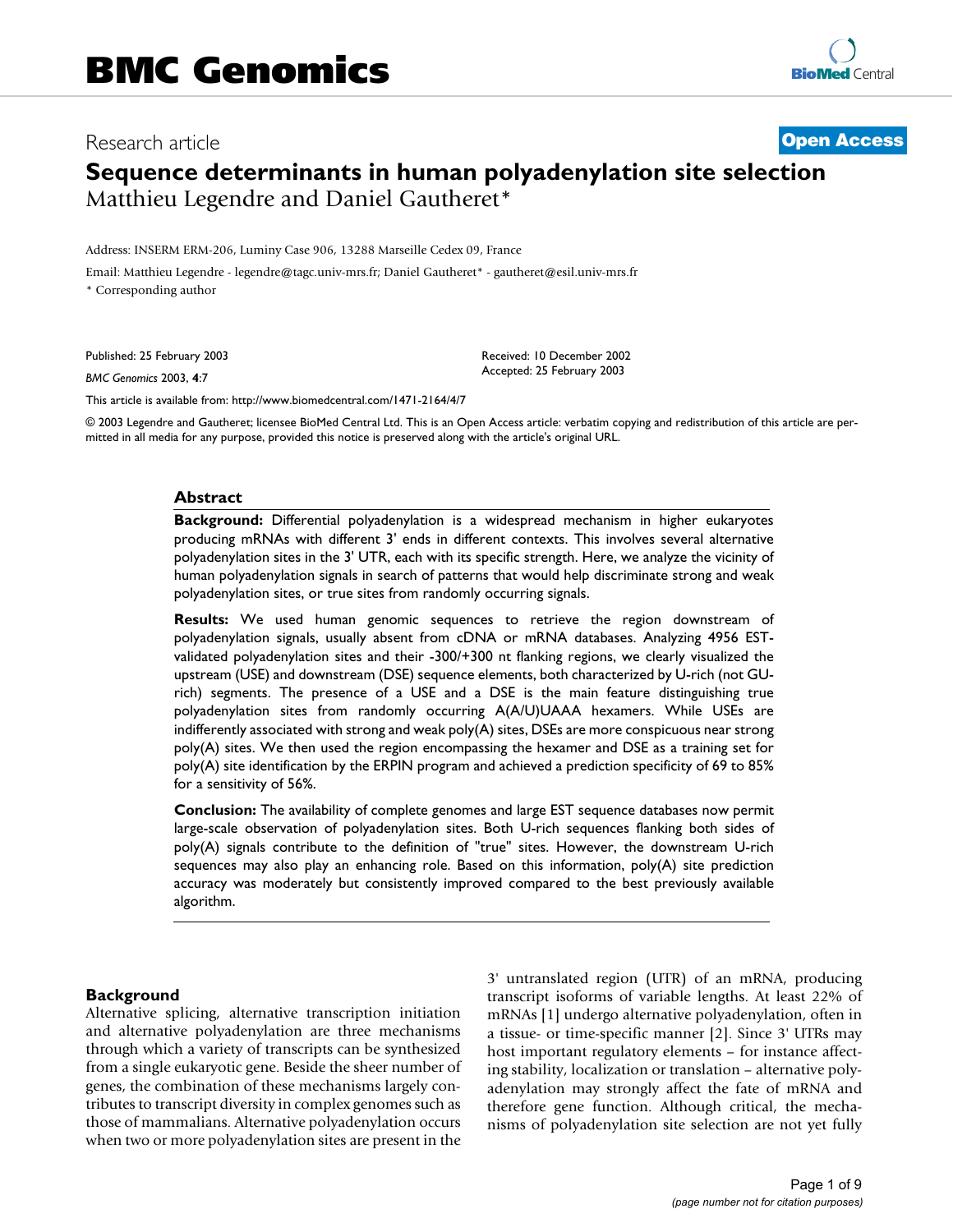understood. In particular, it is not clear how the polyadenylation machinery is able to distinguish bona fide polyadenylation signals from the multiple look-alikes interspersed along the 3' UTRs.

Polyadenylation sites are primarily defined by a hexameric polyadenylation signal (PAS) of sequence AAUAAA or a one-base variant, located about 15 bases upstream of the cleavage site. This central motif can be flanked by optional upstream and downstream sequence elements (USE and DSE). The DSE is described as a U-rich [3], or GU-rich element located 20–40 bases 3' to the cleavage site ([4,5] for reviews). It is present in a large proportion of genes, and its deletion has been shown to suppress polyadenylation [6]. The presence of a USE has been described in fewer cases: in viruses [5] and in four human genes [7–9]. The position and sequence of the USE are poorly defined, although U-richness is also suspected. EST counts suggest that, when several polyadenylation sites are present in the same UTR, the distal site is generally the most efficient [1]. However, polyadenylation efficiency does not strictly depend on the hexameric signal: "strong" sites may contain variant AGUAAA signals while "weak" sites may contain canonical AAUAAA hexamers. It is therefore suspected that sequence determinants affecting polyadenylation efficiency may lie in the flanking USE and DSE.

We used bioinformatics analysis of EST and genomic sequences to characterize biases in the regions encompassing 600 nucleotides around the cleavage site. Correlations between poly(A) site efficiency and sequence biases in flanking regions were identified. In addition, we observed that sequences in a downstream region broader than the DSE discriminate actual poly(A) sites from randomly occurring AAUAAA hexamers. We exploited this information in a computer program for polyadenylation site detection that presents a better specificity/sensitivity ratio than previous algorithms.

# **Results & Discussion**

Out of 13680 UTR sequences analyzed, 4956 contained at least one EST-supported polyadenylation site (see Methods for definition of "EST-supported"). Considering that UTRs may contain several EST-supported polyadenylation sites, the total number of sites was 6563. For each site, flanking sequences of 300 nt in both 5' and 3' direction were retrieved in the human genome, possibly encompassing regions in the last intron or past the last poly(A) site, into the cleaved part of the primary transcript (Figure 1). This last point is worth noting, since previous analyses based on cDNA or EST sequences had limited access to sequences 3' of the poly(A) site. Not all UTR sequences had a match in the human genome that was both reliable and long enough to cover the 600 nt region. We finally obtained 5069 extended sequences, which we will henceforth call "terminal sequences" (Figure 1).



# **Figure 1**

Schematic view of EST-based polyadenylation site identification. Each UTR is aligned onto the complete EST database. A poly(A) site is validated when at least two ESTs match this site while respecting specific length, position and quality criteria (see Methods). The -300/+300 nt fragment surrounding each site (here called "terminal sequence") is then extracted for further analysis. For sites located near the 3' end of the UTR, we use the corresponding genomic sequence to complete the terminal sequence.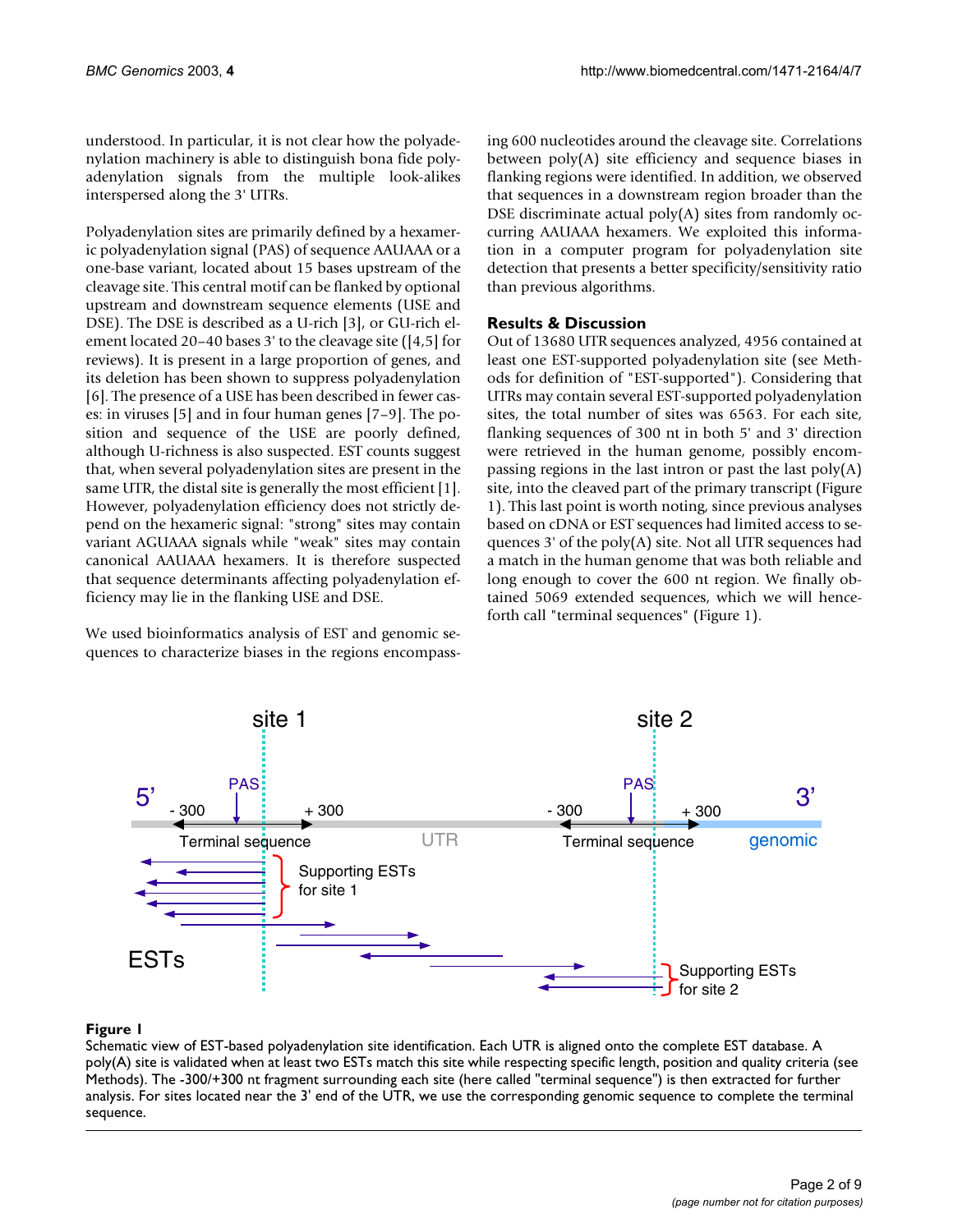



Nucleotide composition in terminal sequences. Position 0 corresponds to the 3' base of the polyadenylation signal. Nucleotide positions were averaged in a sliding 11 nt window.





Uracil frequencies in a 11 nt window, in the vicinity of "strong" poly(A) sites (645 sequences), "weak" sites (1200 sequences), "unique" sites (3776 sequences) and controls (1249 sequences).

For genes with multiple polyadenylation sites, each site was classified into one of two categories according to its putative polyadenylation efficiency, as measured by relative EST counts (see Methods). "Strong" sites were those supported by more than 70% of the ESTs for this gene (645 sites), while "weak" sites were those supported by less than 30% of the ESTs (1200 sites). Genes with less than 10 supporting ESTs were ignored for this classification. Let us emphasize here that EST counts do not accurately reflect polyadenylation efficiency for any specific gene, since the observed poly(A) variants may come from different EST libraries with different sizes and amplification protocols. Here we used only non-normalized libraries and, since we made observations over a large number of genes, the biases observed for specific genes should neutralize each other and allow for general tendencies to emerge.

Two further groups of poly(A) sites were built: "unique" sites from UTR with a single poly(A) site (3776 sites), and "control" sites from AAUAAA signals for which no EST was ever observed (1249 sites).

Figure 2 shows base composition in the terminal sequence for all site types, averaged over a window of 11 nt. The Adenine peak at position 0 corresponds to the A-rich polyadenylation signal. There is a visible rise in Uracil frequency 5' of the signal, which could correspond to an Upstream Sequence Element. For simplification purposes, we will call USE this U-rich region although some authors have used the term differently. Increase in Uracil frequency is yet more significant in the 3' region, with a peak at  $+15/+30$  nt from the cleavage site (or  $+30/+45$  from the poly(A) signal). This corresponds to the DSE, as described by Chou et al [10], at +15/+25 from the cleavage site. The rise in %U at the DSE is closely mirrored by a decline in %A, while the G and C curves remain roughly flat.

A first consequence of Figure 2 is that the DSE is generally not a GU-rich region as often stated, but rather a U-rich region. A second concerns the importance of the USE element: although less conspicuous than the 3' element, upstream U-rich elements are certainly present in a large number of mRNAs, even if few USEs have been documented to date.

We next questioned whether the USE and DSE were specifically associated to strong *vs*. weak sites, or active *vs*. inactive sites. Figure 3 shows fluctuations of Uracil composition (U%) in a 11-nt window around different types of polyadenylation sites: "strong", "weak", defined as above for sequences having two or more sites, as well as "unique" (single-site UTR) and "control" (silent AAUAAA hexamers) sites. USE and DSE elements flank all types of true poly(A) sites, while they are essentially absent in the vicinity of control sites. This suggests that the presence of a USE and/or DSE distinguishes *bona fide* polyadenylation sites from randomly occurring AAUAAA hexamers.

In the DSE, U-richness is significantly higher for "strong" or "unique" sites, than for "weak" sites. Student's test P value for U frequencies in the  $+20/+60$  region is 2.8 10<sup>-10</sup>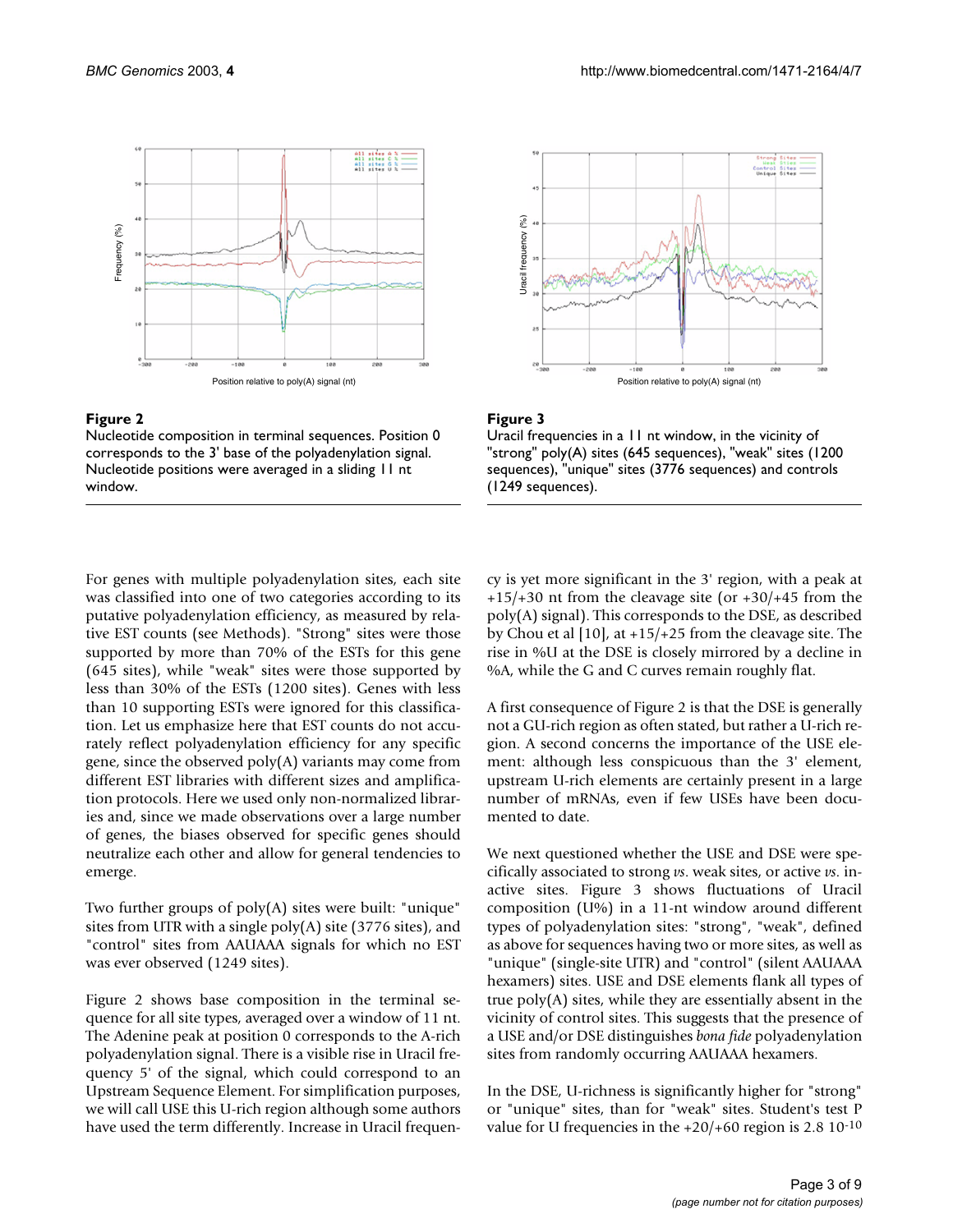

### **Figure 4**

Uracil frequencies in a 11 nt window, in the vicinity of "control" sites and two types of "unique" poly(A) sites: those located less than 300 nt from the Stop codon (CDS overlap: 1328 sequences), and those located more than 300 nt from the Stop codon (no CDS overlap: 2448 sequences).

for "strong" *vs*. "weak" and 2.2 10-16 for "weak" *vs*. "control". This suggests that the U-rich element in the +20/+60 region may act as an enhancer and help distinguish the most efficient sites in case of alternative polyadenylation. There is no such obvious correlation in the USE, which does not vary as strongly between "strong" and "weak" sites. Therefore, the USE is not as strongly linked to processing efficiency as the DSE.

Unique sites also display a relatively low U% background in both the 5' and 3' region, compared to alternatively polyadenylated sites or control sites (Figure 3). We suspected that the composition in the 5' region could be affected by the proximity of the coding sequence, unique sites being, in average, closer to the coding sequence (35% of unique sites are within 300 bp of the stop codon, while only 21% of non-unique sites are in this range). We therefore distinguished those sites occurring less than 300 nt from the Stop codon from those occurring at a larger distance (shown for unique sites, Figure 4). Sites with a 300 nt upstream region overlapping the coding sequence clearly have a lower U content in 5', in agreement with the generally higher G+C content of the coding region. Therefore, the overall lower U% upstream of unique  $poly(A)$ sites in the -300 to -100 region can be attributed to the proximity of coding sequences. As for the low U% in the downstream region, between position +80 and +300 (Figure 3), it is an interesting specificity of unique sites that is worth noting.



### **Figure 5**

Uracil frequencies in a 11 nt window in the vicinity of alternative poly(A) sites, distinguishing proximal sites from distal sites. (a) : "strong" poly(A) sites (129 proximal, 499 distal); (b) : "weak" poly(A) sites (655 proximal, 210 distal).

We showed previously that, in UTRs with multiple sites, the strongest poly(A) sites were often the most distal ones [1]. We thus questioned whether the apparent "strong site" characteristics in Figure 3 could be associated instead to distal sites, independently of their strength. Figure 5 shows U% variations in distal *vs*. proximal polyadenylation sites, for strong (a) and weak sites (b). Due to the small number of sites considered in some cases (especially proximal/strong and distal/weak), the corresponding average curves are somewhat jaggy but, in any case, strong proximal sites do not differ significantly from strong distal sites in the DSE region (Figure 5.a: T-test P value = 0.09). However, a higher %U peak in the DSE region is definitely characteristic to strong sites, independently of their position in the UTR. Although both strong and weak sites display a significant uracil rise in the DSE (T-test P values <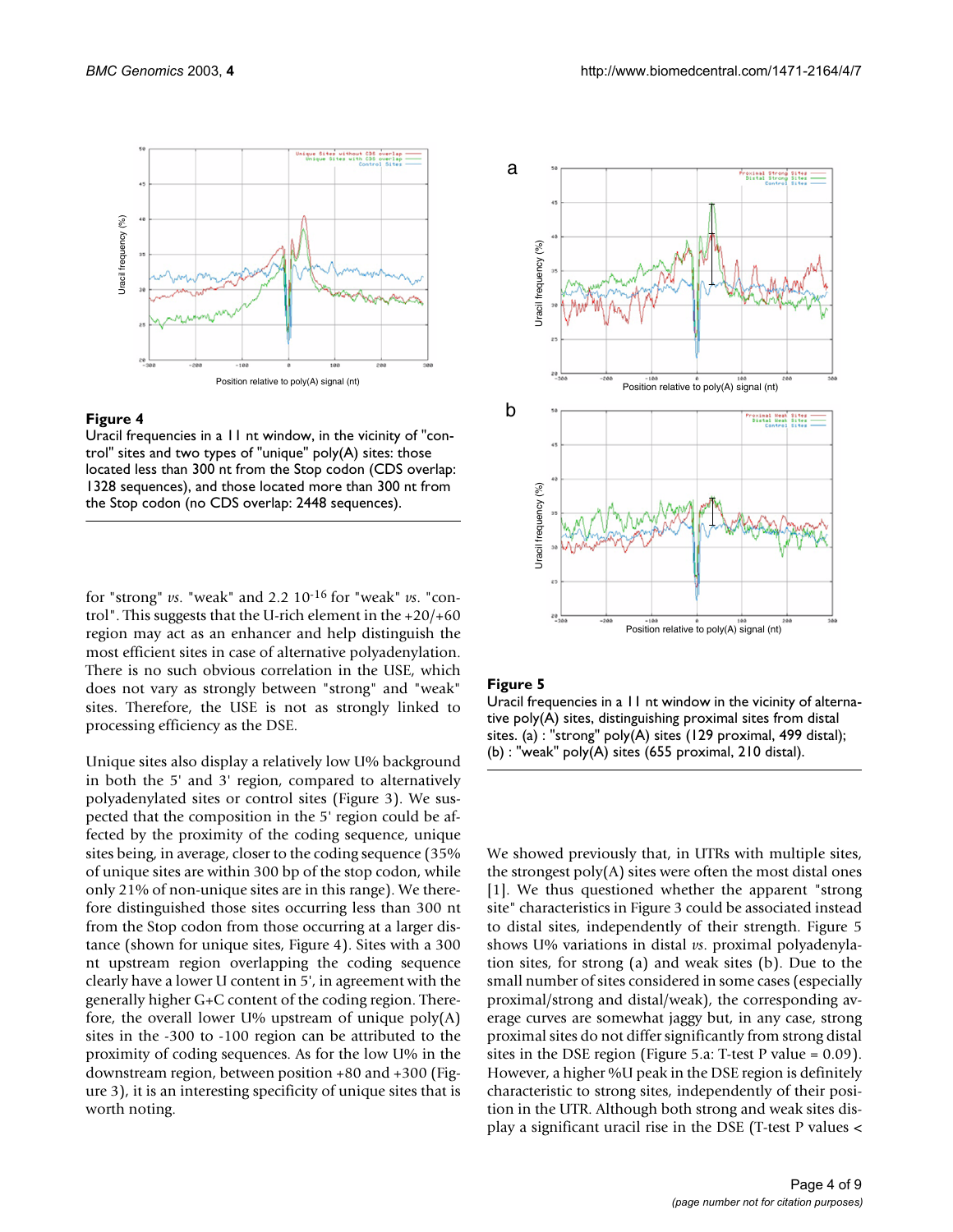10-15 for either strong or weak sites *vs*. control sites, Fig. 5.a and 5.b), the difference between strong and weak sites is also highly significant (T-test P value =  $8.0 \, 10^{-10}$  for proximal strong sites vs. proximal weak sites). As for the upstream region, although %U level in the USE is consistently higher than background in strong poly(A) sites, it is also higher in weak sites, suggesting again that the 5' bias occurs in both classes of sites.

We tried to further characterize the sequence bias in the USE and DSE regions using word count and Gibbs sampling algorithms. Although these methods are able to identify any k-letter words that is significantly enriched in a specific sequence set, they failed to identify any recurrent motif in either the USE or DSE region, whatever subset of sequence was considered: strong, weak, distal, proximal, etc. (data not shown). Therefore, there is no specific sequence motif associated with the general USE or DSE element. For the DSE, an absence of determined sequence motif is consistent with previous experiments showing that point mutations in this region had no effect on polyadenylation efficiency [11]. However, our analysis does not exclude the presence of gene-specific motifs in certain USEs or DSEs.

# *Polyadenylation site detection*

One of the main difficulties of eukaryotic gene annotation is the delineation of the first and last exons, mainly because they lack the splicing and codon usage constraints of internal exons. Recently, there has been some improvement in the detection of 5' exons, thanks to an improved recognition of CpG islands and promoter sequences [12]. However, gene annotation programs still use crude approaches to detect the 3' boundary of the last exon. In Genscan [13], 3' end detection is done by a simple search for A(A/U)UAAA (AWUAAA) hexamers. This captures about 85% of the true  $poly(A)$  sites, but also finds about one false positive per kilobase in a database of randomized UTR sequences (Table [2\)](#page-4-0). This is a high rate if one considers that 3' UTRs often span several kilobases. To reduce levels of false positives, Tabaska & Zhang (1999) [14] have developed a quadratic discriminant function that analyzes both the poly(A) signal and sequence biases in the DSE region. In our test conditions, their program, POLYADQ, detects only about 55% of the true poly(A) sites, but finds 4 to 5 times fewer false positives than a simple hexamer count, which is a considerable gain in specificity.

<span id="page-4-1"></span>**Table 1: Measure of True Positives (TP), False Negatives (FN) and Sensitivity (SN) in the prediction of polyadenylation signals by the POLYADQ and ERPIN programs, based on a dataset of 982 annotated UTR sequences from the EMBL database. See Methods for information on database construction. ERPIN parameters were adjusted to match the sensitivity of POLYADQ.**

| Program | ТP  | FN  | <b>Sensitivity</b><br><b>SN</b> |  |
|---------|-----|-----|---------------------------------|--|
| Erpin   | 549 | 433 | 55.9%                           |  |
| Polyadg | 547 | 435 | 55.7 %                          |  |

<span id="page-4-0"></span>**Table 2: Negative predictions and accuracy of the ERPIN and POLYADQ program, evaluated for different control sequences not containing polyadenylation sites: coding sequences (CDS), introns, and two types of randomized UTR sequences: simple shuffling or first order Markov simulation.**

| <b>Negative set</b>  | <b>AWUAAA</b><br>per 100 kb | Program | ΤN   | <b>FP</b> | FP per 100 kb | <b>Specificity SP</b> | <b>Accuracy CC</b> |
|----------------------|-----------------------------|---------|------|-----------|---------------|-----------------------|--------------------|
| <b>CDS</b>           | 31.2                        | Erpin   | 880  | 102       | 3.7           | 84.33 %               | 0.483              |
|                      |                             | Polyadg | 862  | 120       | 3.8           | 82.01 %               | 0.459              |
| <b>Introns</b>       | 156.4                       | Erpin   | 74 I | 241       | 38.9          | 69.49 %               | 0.320              |
|                      |                             | Polyadg | 718  | 264       | 42.0          | 67.45 %               | 0.293              |
| UTR shuffled         | 109.6                       | Erpin   | 888  | 94        | 11.0          | 85.38%                | 0.494              |
|                      |                             | Polyadg | 826  | 156       | 17.4          | 77.81 %               | 0.415              |
| UTR Markov 1st order | 94.49                       | Erpin   | 772  | 210       | 21.9          | 72.33 %               | 0.354              |
|                      |                             | Polyadg | 733  | 249       | 23.9          | 68.72 %               | 0.309              |

See Methods for information on database construction. Each row shows the number of potential A(A/U)UAAA signals per 100 kb in the dataset, True Negatives (TN), False Positives (FP), False Positives per 100 kb, Specificity (SP) and Accuracy (CC). Calculation of CC uses TP and TN from Table [1.](#page-4-1)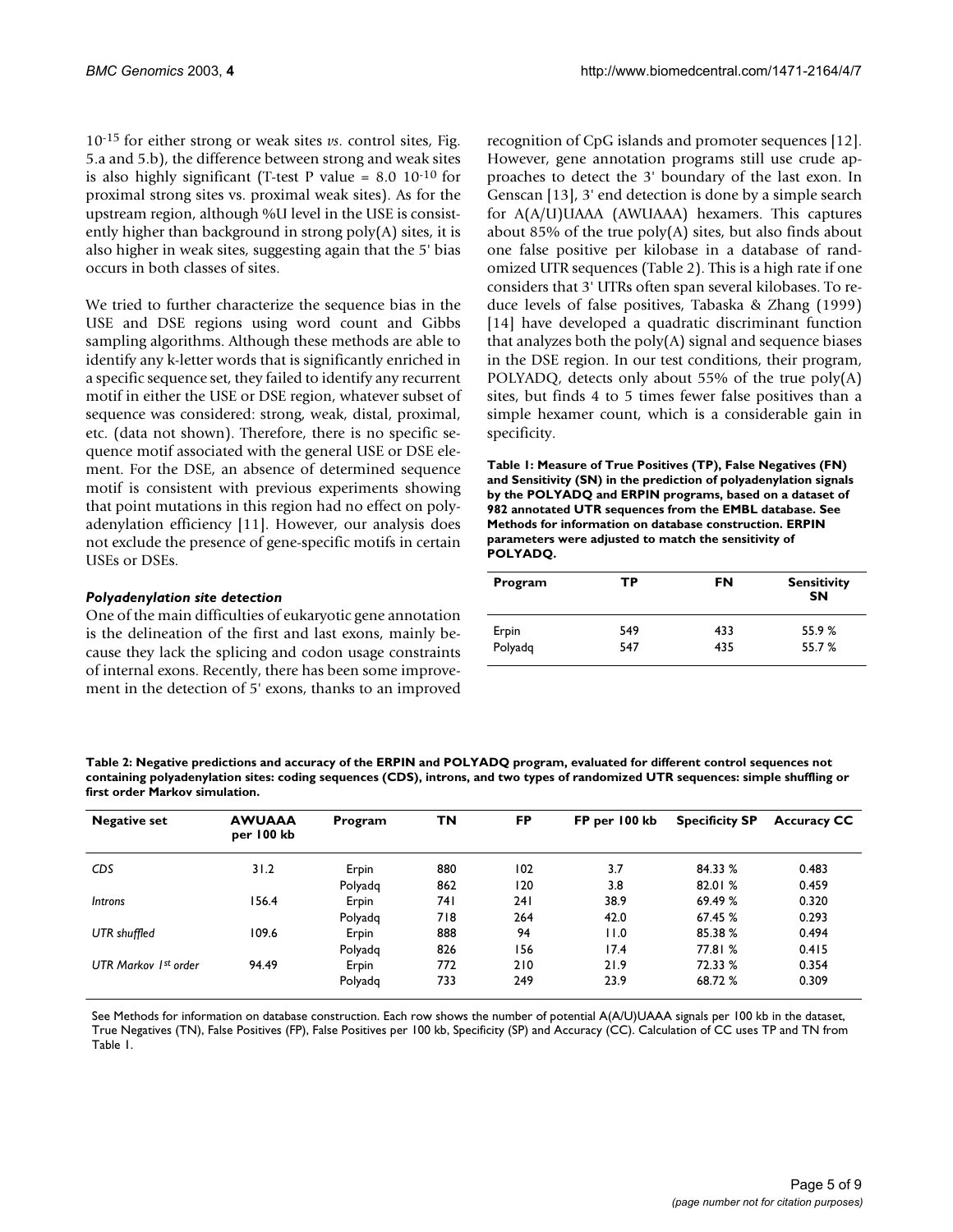| Program | <b>Prediction of:</b>       | <b>Sensitivity SN</b> | <b>Specificity SP</b> | <b>Accuracy CC</b> |
|---------|-----------------------------|-----------------------|-----------------------|--------------------|
| Erpin   | <b>EMBL</b> annotated sites | 55.91%                | 85.38%                | 0.494              |
| Polyadq |                             | 55.70 %               | 77.81 %               | 0.415              |
| Erpin   | Weak sites                  | 31.28%                | 80.21 %               | 0.262              |
| Polyadq |                             | 30.54 %               | 70.45 %               | 0.171              |

<span id="page-5-0"></span>**Table 3: Compared accuracy of the ERPIN and POLYADQ programs for the prediction of EMBL annotated poly(A) sites, and of ESTderived weak poly(A) sites identified in this study. The negative set for SP and CC calculation is "UTR shuffled" from Table [2.](#page-4-0)**

Having a larger collection of EST-validated poly(A) sites and a better knowledge of upstream and downstream regions discriminating true poly(A) sites from random AWUAAA hexamers, we asked whether this could be exploited to further improve poly(A) site detection. We used the 2327 "strong" and "unique" terminal sequences as a training set for the ERPIN program. ERPIN [15] is an extension of the classical weight matrix representation of sequence alignments, adapted to RNA sequences containing base-paired regions. From an RNA alignment, the program creates weight matrices corresponding to different parts of the molecule, as defined by users, and finds all sequences matching these matrices above a certain score threshold. Matrices can be defined for each helix, gapped single strand or ungapped single strand. Here we used only ungapped single strands, which are modelled by ER-PIN using dinucleotide frequencies (see Methods). Dinucleotides are usually better than mononucleotides at capturing sequence biases in non-coding DNA or RNA sequences. We then tested different search strategies, varying the size and position of the regions used to define the weight matrices. In spite of the significant sequence bias in the USE region, no upstream region was beneficial to search accuracy. The highest accuracy was obtained using both the hexameric signal and the 0 to +46 nt downstream region. Table [1](#page-4-1) and [2](#page-4-0) show results obtained using this region, compared to POLYADQ results. To facilitate comparisons, ERPIN was calibrated to achieve the same sensitivity as POLYADQ on a test set of 982 annotated UTRs (Table [1\)](#page-4-1). Then, the programs were compared for their ability to filter out false positives (Table [2](#page-4-0)).

Our control sets were sequences known not to contain poly(A) signals: coding sequences, introns and randomized UTRs. Each AWUAAA hexamer in these sequences was considered as a negative site. This AWUAAA background varies significantly between CDS (31 sites / 100 kb), randomized UTRs (about 100 sites / 100 kb) and introns (156 sites / 100 kb). We thus expected more false positives per kilobase in introns or UTRs than in CDS, and this is indeed what we observed, for both POLYADQ and ERPIN. However, both programs were more efficient in filtering out false positives in CDS or shuffled UTRs, than in 1st order Markov model UTRs or introns. For instance, there were only 3.7 false positives per 100 kb in CDS, instead of about 40 / 100 kb in introns (Table [2\)](#page-4-0). The good performance on shuffled UTRs relative to 1st order Markov models may be due to dinucleotide biases in the downstream region that are lost after shuffling, although such biases do not appear very significant in dinucleotide counts (data not shown). Poly(A) site prediction is worst in intronic and 1st order Markov model UTRs, where about one out of four AWUAAA sites is predicted as true (specificity around 70%). However, we note a moderate but consistent gain in overall accuracy from POLYADQ to ERPIN. The smaller gain is for CDS sequences (0.483 instead of 0.459) and the largest in shuffled UTR sequences (0.494 instead of 0.415). This gain is surprising if one considers the simplicity of the ERPIN algorithm for ungapped single strands (based on a simple dinucleotide weight matrix) compared to POLYADQ.

A useful application of improved predictions would be in the detection of weak or cryptic poly(A) sites. Table [3](#page-5-0) shows the prediction quality obtained for annotated poly(A) sites in the EMBL databank (numbers taken from Table [2](#page-4-0)) and for weak sites, as defined above based on EST counts. For both programs, false positives and true negatives were computed in the "UTR shuffled" dataset (Table [2](#page-4-0)). For both programs, prediction sensitivity for weak sites is only about about 30%, which is explained by the absence of a strong DSE. However, it is noteworthy that ERPIN provides a 53% accuracy improvement over POLYADQ, through a better filtering of false positives. Using a specific "weak sites" training set in lieu of our "strong sites" set did not further improve ERPIN predictions, indicating that there are no common features of weak sites that can be exploited in a weight matrix approach.

# **Conclusions**

A large fraction of human polyadenylation sites are flanked by U-rich elements, both upstream (USE) and downstream (DSE) of the cleavage site, located around positions 0 to -50 and  $+20$  to  $+60$ , relative to the poly(A) signal. USE and DSE clearly distinguish true polyadenylation sites from randomly occurring AAUAAA hexamers.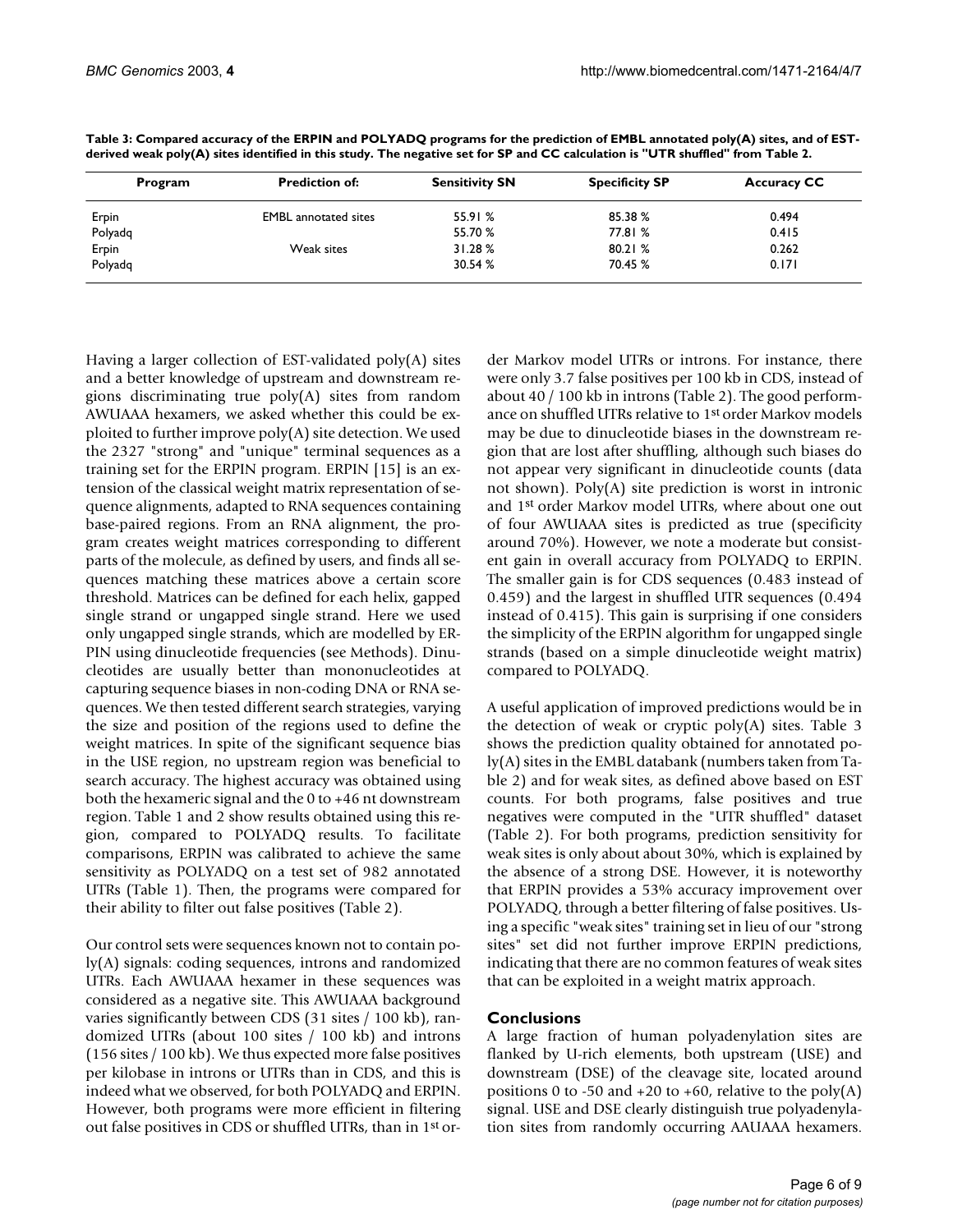While the USE is not specifically associated with "efficient" poly(A) sites, a "U-rich" DSE may act as an enhancer specifying the most efficient sites in case of alternative polyadenylation. For the purpose of predicting poly(A) signals in genomic sequences, the most discriminating region includes the poly(A) signal and the 46 nt downstream sequence. Using the ERPIN program and a simple dinucleotide weight matrix description, we were able to improve the accuracy of  $poly(A)$  site predictions by 5% to 19% relative to POLYADQ, depending on sequence context. Such a gain can be helpful in annotation projects aiming at a better characterization of 3' non coding sequences.

# **Methods**

# *Terminal sequence extraction*

Polyadenylation sites were identified using the EST-Parser program (Beaudoing et al. 2000 [16]), based on the mapping of ESTs to UTR sequences. When at least two ESTs finished at the same position and less than 36 bases from a potential PAS (AAUAAA or one of 11 variants), a hypothetic cleavage site was considered as valid. Moreover, in the case of multiple polyadenylation sites, the numbers of ESTs observed at each site were taken as a measure of relative polyadenylation efficiency. For this measure, only non-normalized and non-subtracted EST libraries were considered. The EST database was dbEST (October 2001 release) and the UTR database was UTRdb release 13 [17]. The procedure identified 6563 distinct Polyadenylation sites from 4956 3' UTRs.

The next task was to obtain the +/-300 nt region around each PAS. This region usually goes past the boundaries of the UTR, either because the PAS is too close to the 3' extremity of the UTR (most frequent case) or because it is too close from the Stop codon. In order to retrieve the 5' or 3' genomic regions, UTRs were aligned on the human genome working draft (NCBI Oct-2001 version) with the BLAST program. We retained alignments meeting the following criteria: length > 60 nt; E-value < 0.001; identity > 98%; dangling ends of less than 10 nt in both directions. The complete UTR and 300 nt flanking regions was then extracted from the genomic sequence, producing 5110 "extended UTR" sequences. Then, for each polyadenylation site in a UTR, the +/-300 nt region around the PAS was extracted. This region is referred to as a "terminal sequence" hereafter.

# *Polyadenylation site classification*

For UTRs with alternative polyadenylation, sites were classified as follows (any site may belong to more than one category):

• *Strong sites* (645 terminal sequences): sites in UTR with at least 10 matching ESTs, more than 70% of which are associated to this site.

• *Weak sites* (1200 terminal sequences): sites in UTR with at least 10 matching ESTs, less than 30% of which are associated to this site.

Strong and weak sites were further subdivided into "distal" or "proximal", according to their position in the UTR. In each UTR, the 3'-most site was said "distal" and the 5' most site was said "proximal". Numbers of terminal sequences were as follows. Strong proximal sites: 129; Strong distal sites: 499; Weak proximal sites: 655; Weak distal sites: 210.

We then defined as "Unique" sites (3776 terminal sequences) those sites from UTRs with a single EST-supported poly(A) site. Unique sites were further distinguished according to their proximity to the Stop codon: sites within 300 nt of Stop codon (1328 terminal sequences) and sites at distance 300 nt or more from Stop codon (2448 terminal sequences).

Finally, we defined "Control" sites (1249 terminal sequences) as regions containing an AATAAA hexamer and no matching EST within 60 nt around the hexamer. These controls did not include any AAUAAA hexamer located within 50 nt of the 3' end of the UTR, to avoid real sites not covered by ESTs.

# *Nucleotide composition analysis*

Position-dependent compositions in the terminal sequences were measured in an 11 nucleotide sliding window, advancing by one nucleotide steps over the 600 nt region.

# *Erpin runs*

We used Erpin version 3.1 [http://tagc.univ-mrs.fr/pub/er](http://tagc.univ-mrs.fr/pub/erpin/)[pin/.](http://tagc.univ-mrs.fr/pub/erpin/) The training set was made of 2,327,600 nt terminal sequences (1632 "unique" sites + 695 "strong" sites) and is available at the same location. Optimal search parameters were determined empirically. The best results were obtained when searching first for the hexameric PAS with a score cutoff of 70%, and then searching for the 46 nt region immediately downstream of the PAS with a score cutoff of 74%. Score cutoffs are expressed in percentage of training set sequences retained. A 70% cutoff for the hexamer region amounts to retaining either AAUAAA or AU-UAAA and rejecting any other variant. Searched regions were defined as ungapped single strands. Therefore, their weight matrices were computed by ERPIN using a lodscore for each pair of consecutive bases at positions i and  $i+1$  [15]: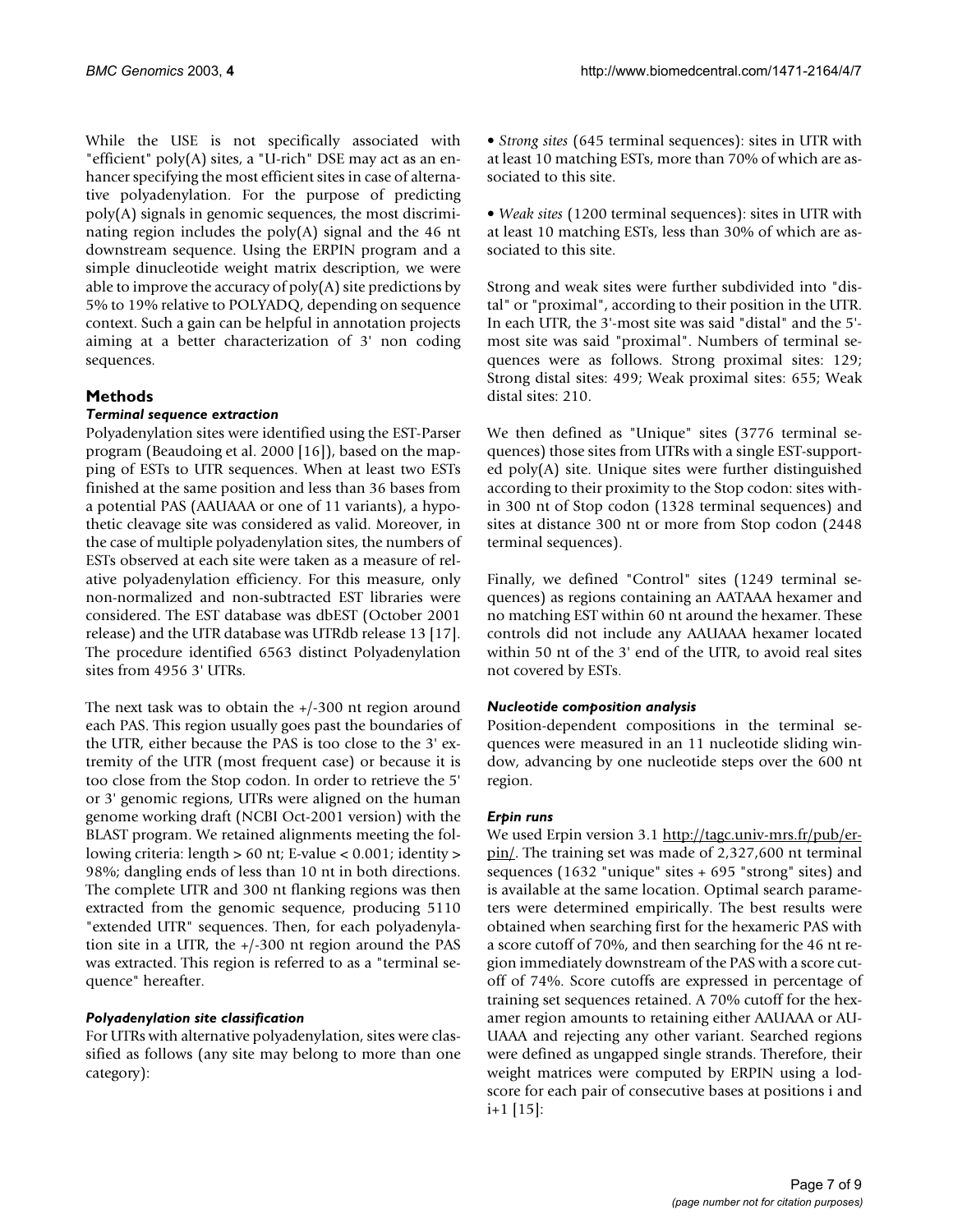$$
S_{i,i+1} = \log \left( \frac{O_{i,i+1}}{E_i \times E_{i+1}} \right)
$$

Where Oi, i+1 is the observed frequency for the pair of consecutive bases at position i and  $i+1$ , and  $E_i$ ,  $E_{i+1}$  the expected frequencies of individual bases. All searches were conducted using the "-unifstat" option, which sets all expected base frequencies to 0.25, thus reducing the number of false positives in GC-rich regions.

### *Measure of site detection accuracy*

*True Positives (TP) and False Negative (FN)*

Computational detection of "real" poly(A) sites was evaluated based on 982 EMBL sequence fragments containing 2000 nt upstream and 200 nt downstream of an annotated PAS (total: 2.16 Mb). For genes with multiple annotated PAS, only the most distal one was retained. We ensured that none of the training set sequences above was present in this database. TP was then measured as the number of annotated signals detected by the program and FN as the number of annotated signals undetected (Table [1\)](#page-4-1). ERPIN parameters were adjusted so that TP and FN were nearly the same as with POLYADQ, which explains the nearly identical sensitivities in Table [1](#page-4-1).

### *True Negative (TN) and False Positives (FP)*

Mispredictions were evaluated on four distinct databases not expected to contain polyadenylation sites (Table [2\)](#page-4-0), the size of which was adjusted so that the number of false sites (TN+FP) was the same as the number of true sites (TP+FN). The following databases were used: CDS sequences (4448 seq, 3.15 Mb) extracted from Genbank release 127; intronic sequences (154 seq, 628 kb) of the first intron from Genbank release 127; randomized UTR sequences (551 seq, 896 kb) of same mononucleotide composition as human 3' UTRs; and randomized UTR sequence (699 seq, 1.04 Mb) of same 1st order Markov model as human 3' UTRs. FP is the number of signals detected in those sequences and TN the number of AAUAAA or AUUAAA signals not detected in these sequences.

Predictive accuracy was then measured as follows:

Sensitivity :  $SN = \frac{TP}{TP + FN}$ 

Specificity :  $SP = \frac{TP}{TP + FP}$ 

Accuracy is a set of the set of the set of the set of the set of the set of the set of the set of the set of the set of the set of the set of the set of the set of the set of the set of the set of the set of the set of the

$$
CC = \frac{TP \times TN - FP \times FN}{\sqrt{(TP + FP)(TP + FN)(TN + FP)(TN + FN)}}
$$

For Table [3,](#page-5-0) we compared polyadenylation site prediction in the 982 annotated EMBL sequences above to that obtained in 848 complete UTR sequences (1.8 Mb) containing at least one "weak" poly(A) site, defined as above based on EST counts.

### **Author's contributions**

ML developed the computer scripts and conducted the statistical analyzes. DG directed the study and drafted the manuscript.

#### **Acknowledgements**

We thank Dr. Philippe Benech and Dr. Pascal Hingamp for their detailed reading of the manuscript and useful suggestions.

#### **References**

- 1. Beaudoing E, Freier S, Wyatt JR, Claverie JM and Gautheret D **[Pat](http://www.ncbi.nlm.nih.gov/entrez/query.fcgi?cmd=Retrieve&db=PubMed&dopt=Abstract&list_uids=10899149)[terns of variant polyadenylation signal usage in human genes](http://www.ncbi.nlm.nih.gov/entrez/query.fcgi?cmd=Retrieve&db=PubMed&dopt=Abstract&list_uids=10899149)** *Genome Res* 2000, **10:**1001-1010
- 2. Edwalds-Gilbert G, Veraldi KL and Milcarek C **[Alternative poly\(A\)](http://www.ncbi.nlm.nih.gov/entrez/query.fcgi?cmd=Retrieve&db=PubMed&dopt=Abstract&list_uids=9185563) [site selection in complex transcription units: means to an](http://www.ncbi.nlm.nih.gov/entrez/query.fcgi?cmd=Retrieve&db=PubMed&dopt=Abstract&list_uids=9185563) [end?](http://www.ncbi.nlm.nih.gov/entrez/query.fcgi?cmd=Retrieve&db=PubMed&dopt=Abstract&list_uids=9185563)** *Nucleic Acids Res* 1997, **25:**2547-2561
- 3. Chen F, MacDonald CC and Wilusz J **[Cleavage site determinants](http://www.ncbi.nlm.nih.gov/entrez/query.fcgi?cmd=Retrieve&db=PubMed&dopt=Abstract&list_uids=7651822) [in the mammalian polyadenylation signal](http://www.ncbi.nlm.nih.gov/entrez/query.fcgi?cmd=Retrieve&db=PubMed&dopt=Abstract&list_uids=7651822)** *Nucleic Acids Res* 1995, **23:**2614-2620
- 4. Proudfoot N **[Poly\(A\) signals](http://www.ncbi.nlm.nih.gov/entrez/query.fcgi?cmd=Retrieve&db=PubMed&dopt=Abstract&list_uids=1671760)** *Cell* 1991, **64:**671-674
- 5. Colgan DF and Manley JL **[Mechanism and regulation of mRNA](http://www.ncbi.nlm.nih.gov/entrez/query.fcgi?cmd=Retrieve&db=PubMed&dopt=Abstract&list_uids=9353246) [polyadenylation](http://www.ncbi.nlm.nih.gov/entrez/query.fcgi?cmd=Retrieve&db=PubMed&dopt=Abstract&list_uids=9353246)** *Genes Dev* 1997, **11:**2755-2766
- 6. Zhao J, Hyman L and Moore C **[Formation of mRNA 3' ends in](http://www.ncbi.nlm.nih.gov/entrez/query.fcgi?cmd=Retrieve&db=PubMed&dopt=Abstract&list_uids=98971) [eukaryotes: mechanism, regulation, and interrelationships](http://www.ncbi.nlm.nih.gov/entrez/query.fcgi?cmd=Retrieve&db=PubMed&dopt=Abstract&list_uids=98971) [with other steps in mRNA synthesis](http://www.ncbi.nlm.nih.gov/entrez/query.fcgi?cmd=Retrieve&db=PubMed&dopt=Abstract&list_uids=98971)** *Microbiol Mol Biol Rev* 1999, **63:**405-445
- 7. Moreira A, Takagaki Y, Brackenridge S, Wollerton M, Manley JL and Proudfoot NJ **[The upstream sequence element of the C2](http://www.ncbi.nlm.nih.gov/entrez/query.fcgi?cmd=Retrieve&db=PubMed&dopt=Abstract&list_uids=9716405) [complement poly\(A\) signal activates mRNA 3' end forma](http://www.ncbi.nlm.nih.gov/entrez/query.fcgi?cmd=Retrieve&db=PubMed&dopt=Abstract&list_uids=9716405)[tion by two distinct mechanisms](http://www.ncbi.nlm.nih.gov/entrez/query.fcgi?cmd=Retrieve&db=PubMed&dopt=Abstract&list_uids=9716405)** *Genes Dev* 1998, **12:**2522-2534
- 8. Brackenridge S and Proudfoot NJ **[Recruitment of a basal polya](http://www.ncbi.nlm.nih.gov/entrez/query.fcgi?cmd=Retrieve&db=PubMed&dopt=Abstract&list_uids=10733568)[denylation factor by the upstream sequence element of the](http://www.ncbi.nlm.nih.gov/entrez/query.fcgi?cmd=Retrieve&db=PubMed&dopt=Abstract&list_uids=10733568) [human lamin B2 polyadenylation signal](http://www.ncbi.nlm.nih.gov/entrez/query.fcgi?cmd=Retrieve&db=PubMed&dopt=Abstract&list_uids=10733568)** *Mol Cell Biol* 2000, **20:**2660-2669
- 9. Aissouni Y, Perez C, Calmels B and Benech PD **[The cleavage/poly](http://www.ncbi.nlm.nih.gov/entrez/query.fcgi?cmd=Retrieve&db=PubMed&dopt=Abstract&list_uids=12082089)[adenylation activity triggered by a U-rich motif sequence is](http://www.ncbi.nlm.nih.gov/entrez/query.fcgi?cmd=Retrieve&db=PubMed&dopt=Abstract&list_uids=12082089) differently required depending on the poly(A) site location at either the first or last 3'-terminal exon of the 2'-5' oligo(A) [synthetase gene](http://www.ncbi.nlm.nih.gov/entrez/query.fcgi?cmd=Retrieve&db=PubMed&dopt=Abstract&list_uids=12082089)** *J Biol Chem* 2002, **277:**35808-35814
- 10. Chou ZF, Chen F and Wilusz | [Sequence and position require](http://www.ncbi.nlm.nih.gov/entrez/query.fcgi?cmd=Retrieve&db=PubMed&dopt=Abstract&list_uids=7518915)**[ments for uridylate-rich downstream elements of polyade](http://www.ncbi.nlm.nih.gov/entrez/query.fcgi?cmd=Retrieve&db=PubMed&dopt=Abstract&list_uids=7518915)[nylation signals](http://www.ncbi.nlm.nih.gov/entrez/query.fcgi?cmd=Retrieve&db=PubMed&dopt=Abstract&list_uids=7518915)** *Nucleic Acids Res* 1994, **22:**2525-2531
- 11. Zarkower D and Wickens M **[A functionally redundant down](http://www.ncbi.nlm.nih.gov/entrez/query.fcgi?cmd=Retrieve&db=PubMed&dopt=Abstract&list_uids=2833517)[stream sequence in SV40 late pre-mRNA is required for](http://www.ncbi.nlm.nih.gov/entrez/query.fcgi?cmd=Retrieve&db=PubMed&dopt=Abstract&list_uids=2833517) mRNA 3'-end formation and for assembly of a precleavage [complex in vitro](http://www.ncbi.nlm.nih.gov/entrez/query.fcgi?cmd=Retrieve&db=PubMed&dopt=Abstract&list_uids=2833517)** *J Biol Chem* 1988, **263:**5780-5788
- 12. Davuluri RV, Grosse I and Zhang MQ **[Computational identifica](http://www.ncbi.nlm.nih.gov/entrez/query.fcgi?cmd=Retrieve&db=PubMed&dopt=Abstract&list_uids=11726928)[tion of promoters and first exons in the human genome](http://www.ncbi.nlm.nih.gov/entrez/query.fcgi?cmd=Retrieve&db=PubMed&dopt=Abstract&list_uids=11726928)** *Nat Genet* 2001, **29:**412-417
- 13. Burge C and Karlin S **[Prediction of complete gene structures in](http://www.ncbi.nlm.nih.gov/entrez/query.fcgi?cmd=Retrieve&db=PubMed&dopt=Abstract&list_uids=9149143) [human genomic DNA](http://www.ncbi.nlm.nih.gov/entrez/query.fcgi?cmd=Retrieve&db=PubMed&dopt=Abstract&list_uids=9149143)** *J Mol Biol* 1997, **268:**78-94
- 14. Tabaska JE and Zhang MQ **[Detection of polyadenylation signals](http://www.ncbi.nlm.nih.gov/entrez/query.fcgi?cmd=Retrieve&db=PubMed&dopt=Abstract&list_uids=10231571) [in human DNA sequences](http://www.ncbi.nlm.nih.gov/entrez/query.fcgi?cmd=Retrieve&db=PubMed&dopt=Abstract&list_uids=10231571)** *Gene* 1999, **231:**77-86
- 15. Gautheret D and Lambert A **[Direct RNA motif definition and](http://www.ncbi.nlm.nih.gov/entrez/query.fcgi?cmd=Retrieve&db=PubMed&dopt=Abstract&list_uids=11700055) [identification from multiple sequence alignments using sec](http://www.ncbi.nlm.nih.gov/entrez/query.fcgi?cmd=Retrieve&db=PubMed&dopt=Abstract&list_uids=11700055)[ondary structure profiles](http://www.ncbi.nlm.nih.gov/entrez/query.fcgi?cmd=Retrieve&db=PubMed&dopt=Abstract&list_uids=11700055)** *J Mol Biol* 2001, **313:**1003-1011